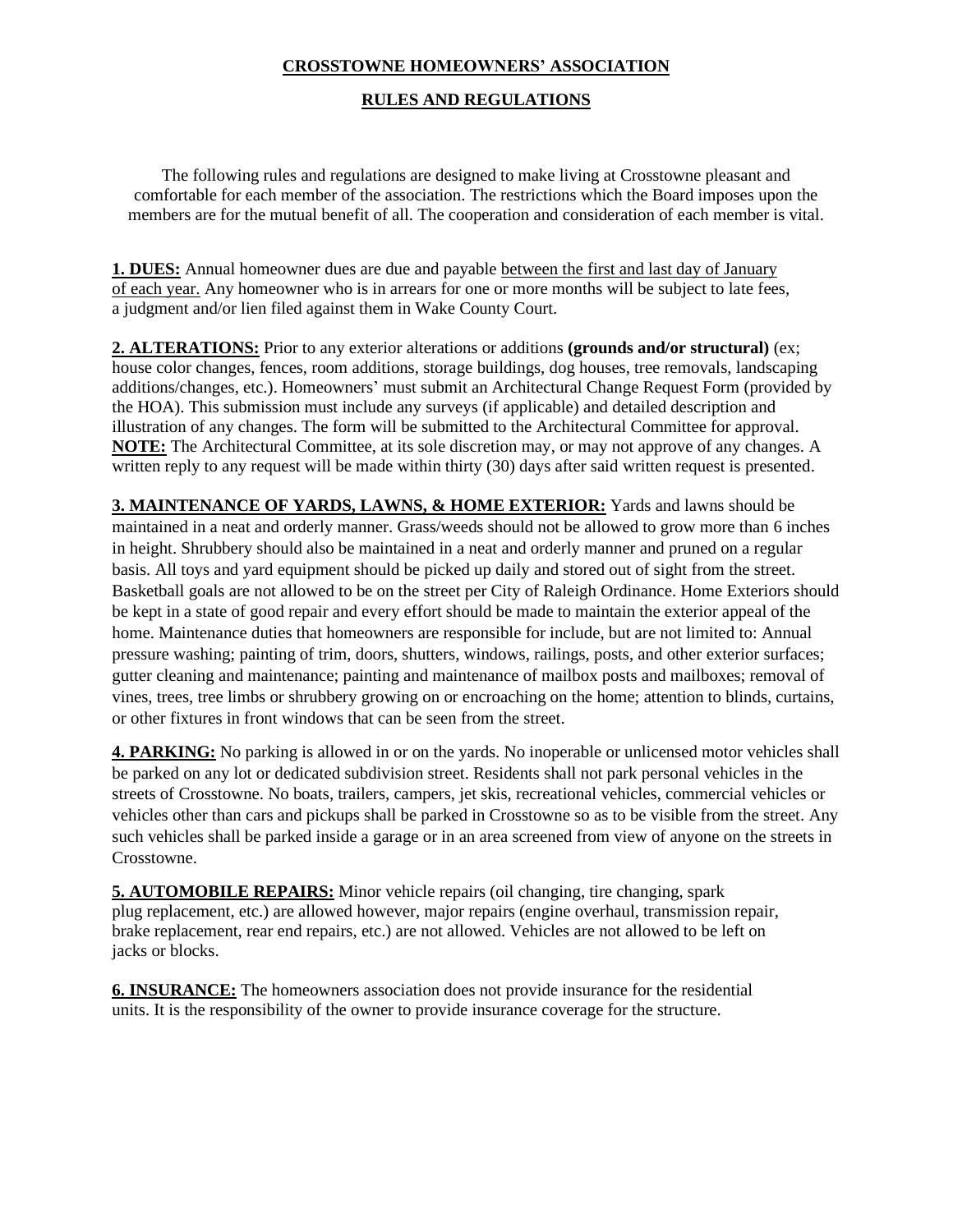# **CROSSTOWNE HOMEOWNERS' ASSOCIATION**

### **RULES AND REGULATIONS**

**7. NOISE:** Please respect your neighbors! Being thoughtful of one's neighbors is especially important in a community such as Crosstowne. Loud noises from televisions, stereo equipment, musical instruments, pets, or other disturbances should be avoided at all times, especially between the hours of 11pm and 8am. If a homeowner should be disturbed by a loud noise, he should first attempt to notify the disturbing party. If the disturbing party is uncooperative and the problem is severe, then the local law enforcement agency should be contacted. The management office or a member of the Board of Directors should be contacted the next business day.

**8. RENTERS:** All renters must comply with the rules, regulations, and by-laws of the association and should be properly informed of these responsibilities by the owner of the unit. Property damage and/or any other violations by renters will be charged to the respective homeowner.

**9. SIGNS:** Only standard size "A For Sale@" or "A For Rent@" signs are allowed on the property and only one sign per home is permitted. Signs are not allowed to be placed in the common areas. Political signs are not allowed.

**10. PETS**: Dogs, cats, and other domestic pets are allowed, provided that they do not constitute a nuisance or annoyance to the neighborhood. Any inconvenience, damage, excrement, or unpleasantness caused by any pet shall be the sole responsibility of their owner. All dogs and cats shall be kept under the DIRECT control of their owners at all times and shall not be allowed to run free or otherwise interfere with the comfort and convenience of any resident or guest. Dog pens or dog runs are not allowed. No animals, livestock, or poultry of any kind shall be raised, bred, or kept for commercial purposes. Dogs tethered in yards is not permitted.

**11. ANTENNAS/SATELLITE DISHES**: No television or radio antennas of any type are permitted. Satellite dishes must be less than twenty-four (24) inches in diameter and should not be visible from the street.

**12. MAILBOXES:** Federal law prohibits any unauthorized entry of mailboxes. Any person in violation will be reported to the Federal Postal authorities. Homeowners are responsible for maintenance of mailboxes which include, but not limited to: replacement of mailbox, or structure which holds mailbox, painting, replacing parts and/or pieces of broken mailboxes.

**13. SWIMMING POOLS:** Above ground swimming pools are expressly prohibited. In ground swimming pools must be approved by the Board of Directors.

**14. HAZARDS:** The discharge of firearms is not permitted at any time within the community of Crosstowne.

**15. CLOTHES LINES:** Outside clothes lines are expressly prohibited.

**16. PLAY EQUIPMENT AND TOYS:** All recreational and playground equipment, including, but not limited to, swings, swing sets, merry-go-rounds, play pens, basketball goals, sand boxes, toys, etc. shall be located in the rear yard of the home and not visible from the streets of Crosstowne.